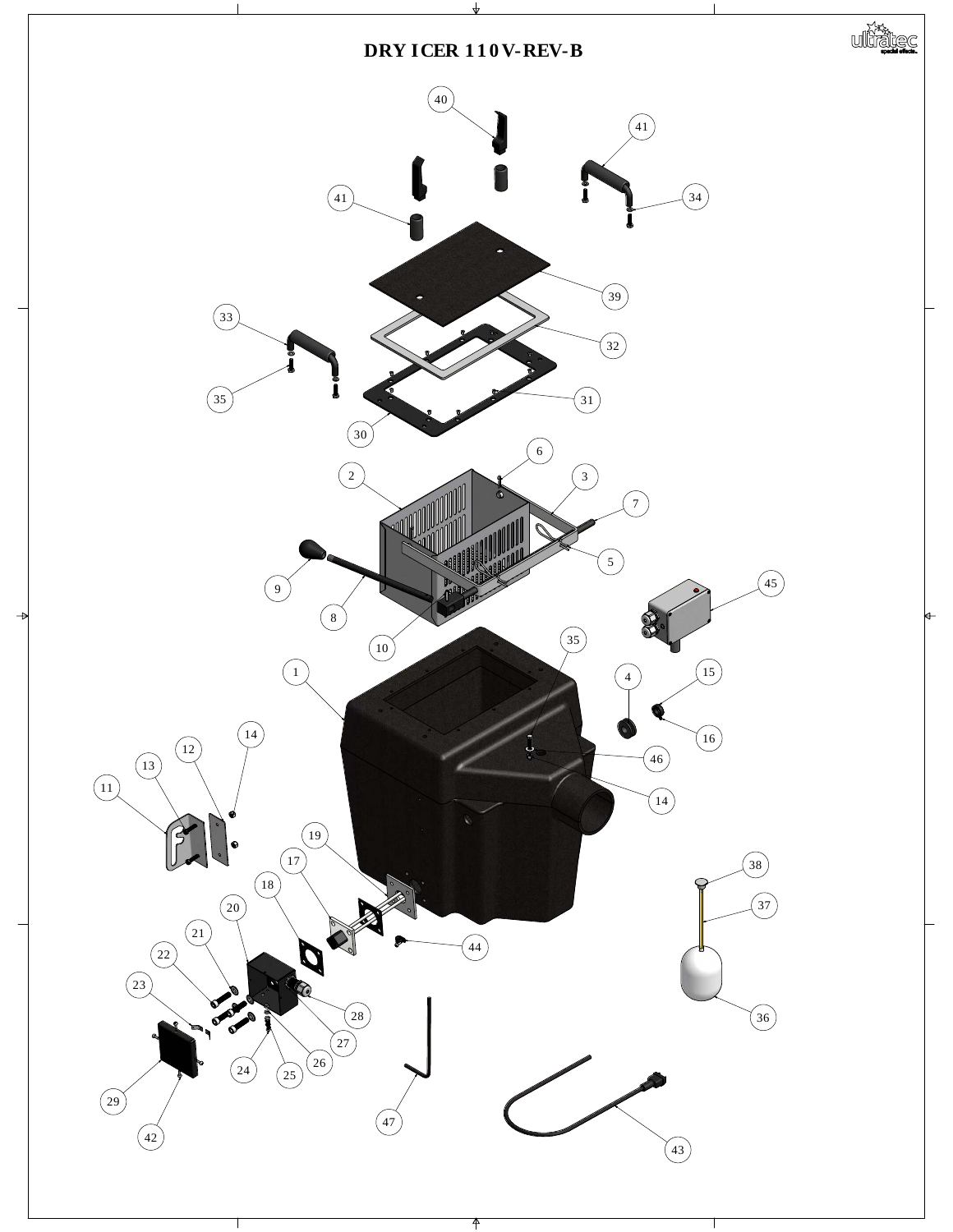|               |                | PARTS LIST            |                      |                                                     |
|---------------|----------------|-----------------------|----------------------|-----------------------------------------------------|
|               | <b>TTEM</b>    | QTY                   | SALES NUMBERS        | DES                                                 |
|               |                |                       | CXP 2204             | DRY ICER BODY                                       |
|               | $\overline{2}$ |                       | CXP 2206             | DRY ICER BASKET S.S.                                |
|               | 3              |                       | CXP 2210             | DRY ICER BASKET HOLDER                              |
|               | $\overline{4}$ | $\sum_{i=1}^{n}$      | CXP 2205             | DRY ICER HEAVY DUTY GRO                             |
|               | 5              | $\sum_{i=1}^{n}$      |                      | HITCH PIN CLIP ZINC                                 |
|               | 6              | $\overline{2}$        |                      | $1/8$ " X $1$ " COTTER PIN S.S.                     |
|               |                |                       |                      | DRY ICER ROD AND BLOCK                              |
|               | 8              |                       |                      | DRY ICER SHORT ROD HAN                              |
|               | 9              |                       |                      | DRY ICER OVAL KNOB FOR                              |
|               | 10             |                       |                      | DRY ICER SPRING TENSION                             |
|               | 11             |                       |                      | DRY ICER HANDLE INDEX P                             |
|               | 12             |                       |                      | DRY ICER INDEX BACKER P                             |
|               | 13             | $\mathcal{D}_{\cdot}$ |                      | $1/4$ " X $1$ " HEX BOLT B/O                        |
|               | 14             |                       |                      | 1/4 NYLON LOCKNUT S.S.                              |
|               | 15             |                       |                      | DRY ICER SET RING                                   |
|               | 16             |                       |                      | DRY ICER 8-32 X 3/8 SOCKI                           |
|               | 1 ワ            |                       | CXP 2199<br>CXP 2198 | DRY ICER ELEMENT 110V (I<br>DRY ICER ELEMENT ONLY 2 |
|               | 18             | $\overline{2}$        | CXP 2230             | ELEMENT GASKET KIT                                  |
|               | 19             |                       |                      | DRY ICER ELEMENT BACKIN                             |
|               | 20             |                       | CXP 2215             | DRY ICER HEAT BOX CHASS                             |
|               | 21             | $\overline{4}$        | CXP 2215             | 3/8" BARTITE SEALING WAS                            |
| $\rightarrow$ | 22             | $\overline{4}$        | CXP 2215             | 3/8 X 1-1/2 SOCKETHEAD S                            |
|               | 23             | $\sum$                | CXP 4257             | G3000 FUSE CLIP                                     |
|               | 24             |                       | CXP 1294             | # 8–32 X 3/4 PH ILP PAN HE <i>l</i>                 |
|               | 25             | $\sum_{i=1}^{n}$      |                      | # 8 EXTERNAL TOOTH STAF                             |
|               | 26             |                       |                      | 8/32 STANDARD NUT                                   |
|               | 27             |                       | CXP 1222             | 1/2" LOCKNUT CONDUIT                                |
|               | 28             |                       | CXP 1222             | 1/2" PLASTIC STRAIN RELIE                           |
|               | 29             |                       | CXP 2215             | DRY ICER HEAT BOX LID                               |
|               | 30             |                       |                      | DRY ICER COUNTER SUNK                               |
|               | 31             | 10                    | CXP 2075             | 3/16" X 3/4" ALUMINUM RI                            |
|               | 32             |                       | CXP 2208             | LID GASKET (FOAM)                                   |
|               | 33             | $\sum$                | CXP 1239             | 5"ALUMINUM HANDIE 9D/I                              |
|               | 34             | $\overline{4}$        | CXP 4255             | $\overline{\rm LOCK}$ W ASHER $-1/4$ "              |
|               | 35             | 5                     |                      | $1/4$ " X $1$ " S $S$ . BOLT                        |
|               | 36             |                       | CXP 2211             | DRY ICER FLOAT                                      |
|               | 37             |                       | CXP 2211             | WATER LEVEL ROD FOR DRI                             |
|               | 38             |                       | CXP 2211             | THUT                                                |
|               | 39             |                       | CXP 2207             | DRY ICER LID                                        |
|               | 40             | $\overline{2}$        | CXP 2209             | DRY ICER LID HANDIES                                |
|               | 41             | $\sum$                | CXP 2225             | DRY ICER FOAM GRIPS                                 |
|               | 42             | 5                     | CXP 1272             | # 8 X 1/2" SELF TAPP ING S(                         |
|               | 43             |                       | CXP 6040             | 14/3 6' POW ER CORD W /3 I                          |
|               | 44             |                       |                      | DRY ICER SELF SEAT CLAMI                            |
|               | 45             |                       |                      | DRY ICER ELECTRICAL BOX                             |
|               | 46             |                       | CXP 4286             | $1/4$ " FLAT WASHER                                 |
|               | 47             |                       |                      | 16/3 SJOOW CABLE BLACK                              |

DESCRIPTION DRY ICER BODY DRY ICER BASKET S.S. DRY ICER BASKET HOLDER DRY ICER HEAVY DUTY GROMMET 5 2 HITCH PIN CLIP ZINC  $\left|1/8$ " X  $1$ " cotter PIN S.S. DRY ICER ROD AND BLOCK HANDLE DRY ICER SHORT ROD HANDLE DRY ICER OVAL KNOB FOR SHAFT ROD DRY ICER SPRING TENSION PIN 3/16 X 1 S.S. DRY ICER HANDLE INDEX PLATE DRY ICER INDEX BACKER PLATE  $1/4$ " X  $1$ " HEX BOLT B/O 1/4 NYLON LOCKNUT S.S. DRY ICER SET RING DRY ICER 8-32 X 3/8 SOCKET SET SCREW DRY ICER ELEMENT 110V (INCLUDES 2 GASKETS) DRY ICER ELEMENT ONLY 220V ELEM ENT GASKET KIT DRY ICER ELEMENT BACKING PLATE DRY ICER HEAT BOX CHASSIS 3/8" BARTITE SEALING WASHER S.S.  $3/8$  X 1-1/2 SOCKETHEAD S.S. BOLT  $G3000$  FUSE CLIP |# 8-32 X 3/4 PHILP PAN HEAD B/O 25 2 #8 EXTERNAL TOOTH STAR WASHER 8/32 STANDARD NUT 1/2" LOCKNUT CONDUIT 1/2" PLASTIC STRAIN RELIEF DRY ICER HEAT BOX LID DRY ICER COUNTER SUNK GASKET S.S.  $3/16$ " X 3/4" ALUMINUM RIVET LID GASKET (FOAM ) 33 2 CXP 1239 5" ALUMINUM HANDLE 9D/DRY ICER  $LOCKWASHER - 1/4"$  $1/4$ " X 1" S.S. BOLT DRY ICER FLOAT WATER LEVEL ROD FOR DRY ICER DRY ICER LID DRY ICER LID HANDLES DRY ICER FOAM GRIPS  $\#8$  X  $1/2$ " SELF TAPPING SCREW B/O 14/3 6' POW ER CORD W /3 PRONG DRY ICER SELF SEAT CLAM P DRY ICER ELECTRICAL BOX REV-B  $\left| {1/4} \right\rangle$   $^{\prime\prime}$  FLAT WASHER

![](_page_1_Picture_4.jpeg)

![](_page_1_Picture_5.jpeg)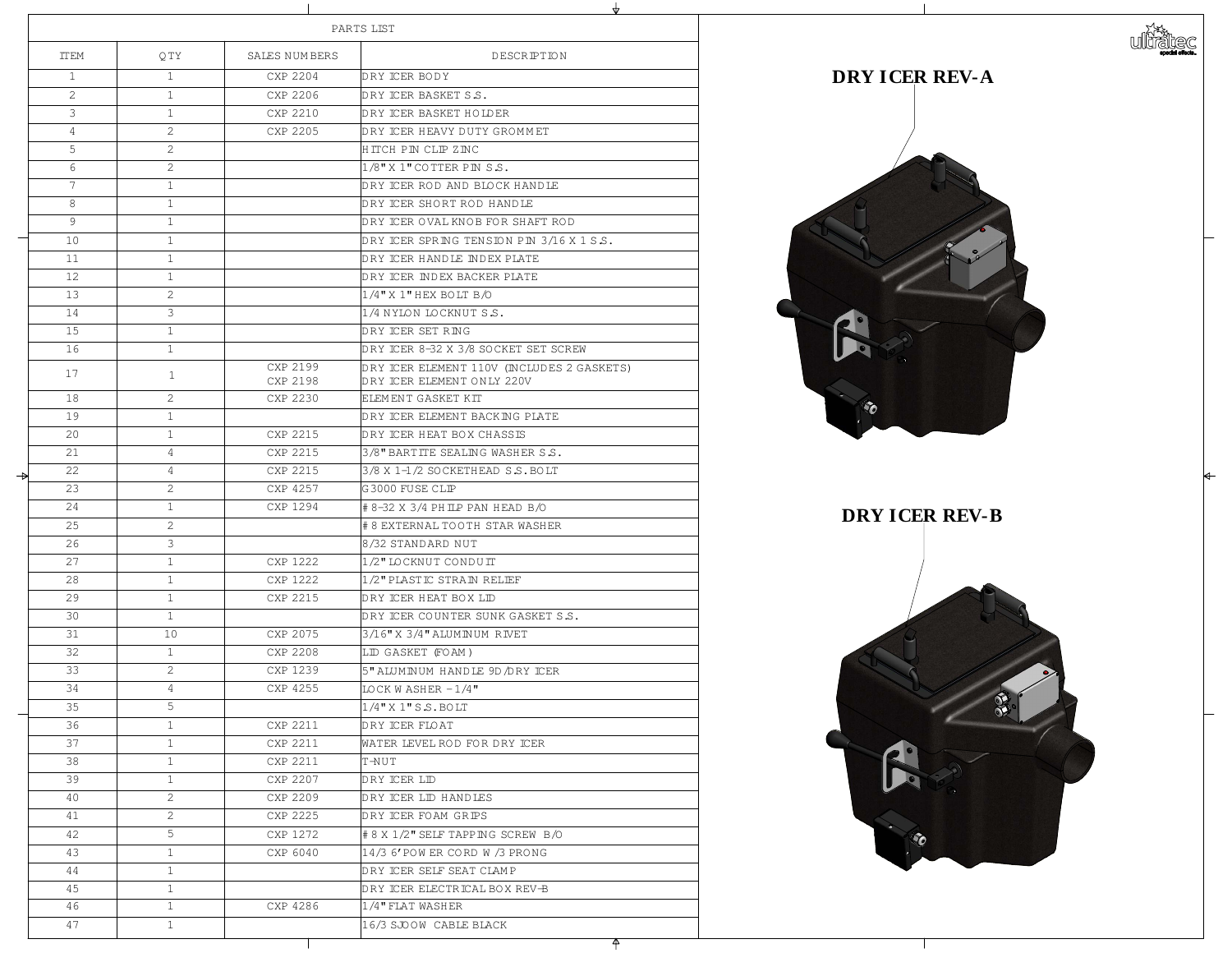|     |               | PARTS 1 |
|-----|---------------|---------|
| QTY | SALES NUMBERS |         |
|     |               |         |

|  | <b>TTEM</b>    | QTY            | SALES NUMBERS | DESCRIPTION                        |
|--|----------------|----------------|---------------|------------------------------------|
|  |                |                |               | DRY ICER ELECTRICAL BOX-BASE       |
|  | $\overline{2}$ |                |               | M ICROSWITCH BRACKET               |
|  | 3              |                | CXP 2220      | DRY ICER M ICRO SWITCH             |
|  |                |                |               | DRY ICER ELECTRICAL BOX -LID       |
|  | 5              |                | CXP 1222      | 1/2" LOCKNUT CONDUIT               |
|  | 6              | ⌒              | CXP 1222      | 1/2" PLASTIC STRAIN RELIEF         |
|  |                |                | CXP 3034      | RED LED 110V (DRY ICER/LSX)        |
|  | 8              | $\overline{2}$ |               | # 8 EXTERNAL TOOTH STAR WASHER     |
|  | 9              |                | CXP 1294      | # 8-32 X 3/4 PH ILP PAN HEAD B/O   |
|  | 10             | $\overline{4}$ |               | 8/32 STANDARD NUT                  |
|  | 11             | $\overline{4}$ | CXP 1272      | # 8 X 1/2" SELF TAPP ING SCREW B/O |
|  | 12             | $\bigcirc$     |               | # 8-32 X 1/2 PAN BOLT              |
|  | 13             | $\bigcirc$     | CXP 1296      | 8/32" NYLON LOCK NUT               |
|  | 14             |                |               | $4/40$ " X 1" PAN HEAD PH IL       |
|  | 15             |                |               | 4/40" NYLON LOCK NUT               |
|  | 16             |                |               | 6/32" STANDARD NUT                 |
|  |                |                |               |                                    |

| DESCRIPTION                      |
|----------------------------------|
| RY ICER ELECTRICAL BOX-BASE      |
| I ICROSWITCH BRACKET             |
| RY ICER M ICRO SWITCH            |
| RY ICER ELECTRICAL BOX -LID      |
| ./2" LOCKNUT CONDUIT             |
| /2" PLASTIC STRAIN RELIEF        |
| KED LED 110V (DRY ICER/LSX)      |
| 8 EXTERNAL TOOTH STAR WASHER     |
| 8-32 X 3/4 PH ILP PAN HEAD B/O   |
| 3/32 STANDARD NUT                |
| 8 X 1/2" SELF TAPP ING SCREW B/O |
| 8-32 X 1/2 PAN BOLT              |

 $\mathbf{\mathcal{L}}$ 

![](_page_2_Picture_9.jpeg)